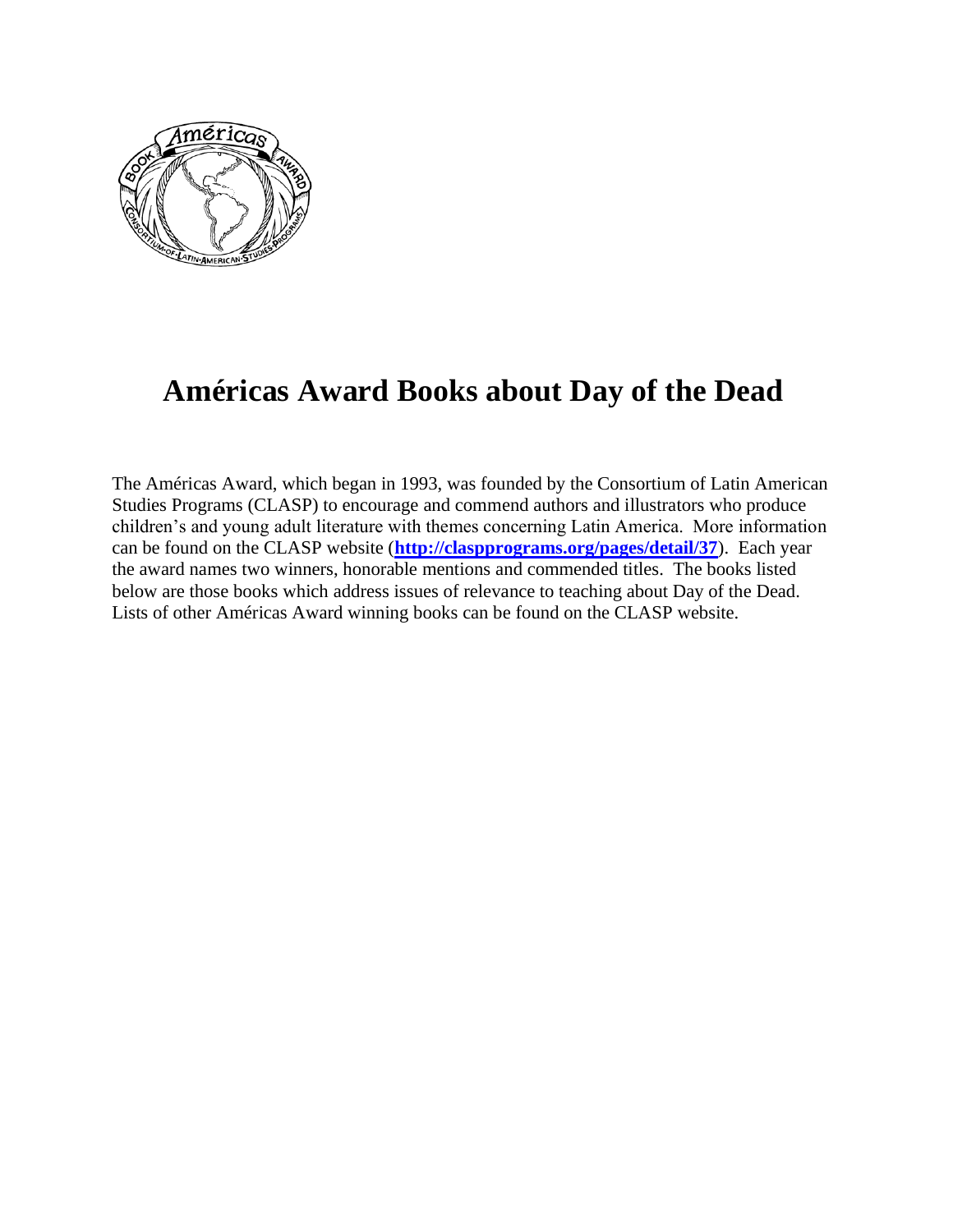

## *A Gift for Abuelita: Celebrating the Day of the Dead/Un Regalo Para Abuelita: En*

*Celebracion Del Dia Do Los Muertos*, Nancy Luenn. Illustrated by Robert Chapman. Rosita wishes that her grandmother, whom she adored, could be remembered in a very special way. She uses the occasion of el Día de los Muertos to make a gift that is just right to celebrate Abuelita. This is an exceptional book to use in a classroom to discuss the loss of loved ones. The Mexican culture provides many children and adults with a joyful, family festivity in which all remember those family members who have passed away. This bilingual version, culturally enriched illustrations, and poignant story will appeal to children in a personal way. (Grades 2-5). Rising Moon, 32 pages. **1998 Commended Title.**

*Celebrate in Central America*. Joe Viesti and Diane Hall. Photographs by Joe Viesti. Throughout Central America, holiday festivities offer a rich blend of indigenous and European traditions. Stunning color photographs accompanied by a brief text provide details about the origins of eight holidays and how each one is celebrated in a specific Central American town. Includes Día de los Muertos (Sacatepéquez, Guatemala); Baile de la Conquista (Chichicastenango, Guatemala); Semana Santa (Sonsonate, El Salvador); San José Fair (Copán Ruinas, Honduras); Virgin of Masaya Celebration (Mesaya, Nicaragua); Columbus Day/Día de la Raza (Puerto Limón, Costa Rica) and two distinctive ways of celebrating Carnival (San Pedro, Belize, and Las Tablas, Panama). Lothrop, 32 pages. **1997 Commended Title.**

## *Day of the Dead,* Tony Johnston and Jeanette Winter.

This delightfully intimate book about one of Mexico's most important holidays deserves to be added to any collection for young readers. Text and illustrations synergize to create a jewel-like account of a family making all the preparations to honor the spirits of their dead. Papá, mamá, las tías, and the children, all take part in baking bread, making tamales and empanadas, buying marigolds and finally going to the cemetery to welcome and celebrate with their dead. At the end of the night, "They gather their sleeping children. Upon the graves they leave the marigolds. Then they go walking, walking home, carrying candles like stars." Poetically written and colorfully illustrated this is a great book to share with young readers one-on-one. (Grades K-2). Harcourt Brace, 52 pages. **1997 Commended Title**

*Fiesta Babies*, Carmen Tafolla. Illustrated by Amy Córdova. Tricycle, 2010. 20 pgs. Follow the fiesta babies through this bilingual book as they enjoy Mexican-American customs and culture. Perfect for very young readers, Fiesta Babies is light on text and heavy on vibrant illustrations. A glossary is provided at the end to explain the Spanish terms that are used in the mainly English text. (Grades K-2) Tricycle, 20 pages. **2011 Commended Title.**

*Funny Bones: Posada and His Day of the Dead Calaveras,* written and illustrated by Duncan Tonatiuh. Harry N. Abrams, 2015. Author and illustrator Duncan Tonatiuh's latest work presents an extraordinary blend of biography, art, and politics focusing on the life of José Guadalupe Posada (1852-1915), or Don Lupe, as he was known at the time. Posada is most famous for his socially-conscious depictions of calaveras, the often comic skeletons that are well-associated with Mexico's Day of the Dead holiday celebration. This non-fiction picture book will appeal to